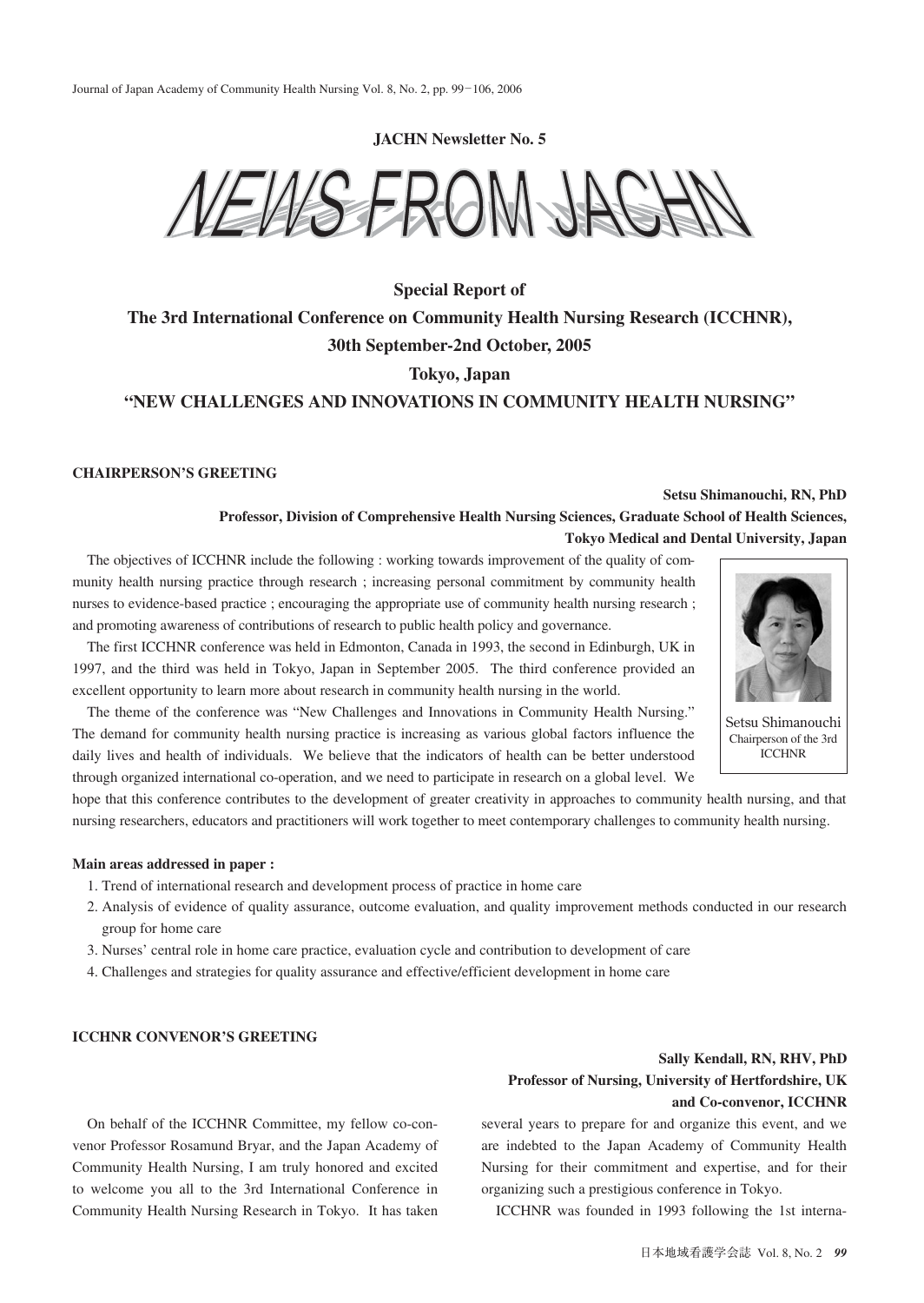tional conference in Edmonton, Canada. This was a hugely significant event that brought together some 900 community health nurses from across the globe for the first time to discuss their research and promote evidence-based practice. Under the leadership of our founder, Professor Lisbeth Hockey, ICCHNR set out the following aims :

- ・To demonstrate the value of community health nursing research for improving the quality of care essential for the health and well-being of nations.
- ・To advance and share the knowledge of community health nursing practice generated through research
- ・To increase the personal commitment of community health nurses to research-based practice through the stimulation and sharing of ideas
- ・To encourage the appropriate use of research for community health nursing
- ・To promote awareness of the contribution of community health care nursing to healthy public policies and alliances

Why is ICCHNR important? Globally, community health nursing has very few opportunities to engage in critical debate about the science and application of knowledge that is so essential for community and primary care nurses in developing their practice to effectively meet health care needs. It is now more than 25 years since the Declaration of Alma Ata and yet in health terms, the major health care issues are probably more common to us all than ever before. The demographic change that is occurring globally towards a society of older people has implications for nursing and how to deliver nursing care to ensure quality of life and independence in old age. Poverty and nutritional need surround us, and community nurses have a critical role in delivering health care to those too frail to access it and in preventing problems of malnutrition. The health of children, including their mental and emotional health, as well as their physical development and management of ill health, is a major task for community nurses. Similarly, the management and control of communicable diseases such as TB, HIV, measles and SARS is of major global importance to public health, and relies hugely on front-line community nurses being involved at all levels. We still struggle to find answers to the questions of health inequality, access to health care and health care rationing and now we are faced with international problems of diseases brought on by relative affluence such as obesity, diabetes and heart disease.

To understand and contribute to the positive global effort in public health, community and primary care nurses must have access to evidence about their practice that will widen the international debate and ensure that nurses across the world are developing their thinking, sharing their ideas and looking beyond their own frames of reference in order to make a real impact on these global concerns.

This was all summed up by our late President, Professor Lisbeth Hockey :

"…community health nursing research explores means by which potential patients, which includes us all, can be prevented from becoming actual patients through illness and injury, and the means by which the health and/or well-being of both groups can be promoted." (Hockey, Edmonton, Canada 1993)

Previously, ICCHNR has hosted and organized events to support the ideals of research and evidence-based practice. All have been highly successful but we need to achieve more accurate and sophisticated levels of evaluation at this stage of ICCHNR's history to show decision makers that Community Health Nursing research can really contribute to making a difference to public health. The Tokyo conference offers an opportunity to demonstrate the real value of global community health nursing. We have 583 representatives here from 21 countries, covering Southeast Asia, the Americas, Europe, Africa and Australasia, the WHO Regions. We reviewed over 250 abstracts from at least 20 different countries, demonstrating the importance that you place on Community Health Nursing research. There are two and a half days covering nine topic areas, a symposium, a research methods session and workshops as well as a networking session and a practice study tour at the end of the conference. What an amazing opportunity to empower ourselves through critical thinking, discourse and sharing of ideas.

#### **KEYNOTE PAPERS**

**Keynote Papers : Professor Karen A. Luker and Dr. Jeanne Besner**

## **Rosamund Bryar, RN, BNurs, PhD Professor, City University London, UK and Co-convenor, ICCHNR**

the realities of local, national and international political and health care systems.

The two keynote papers were given on the Friday afternoon following the opening ceremony, and identified issues that were referred to throughout the conference. Both papers challenged those attending to focus on delivery of care within

### The first paper was given by Professor Karen A. Luker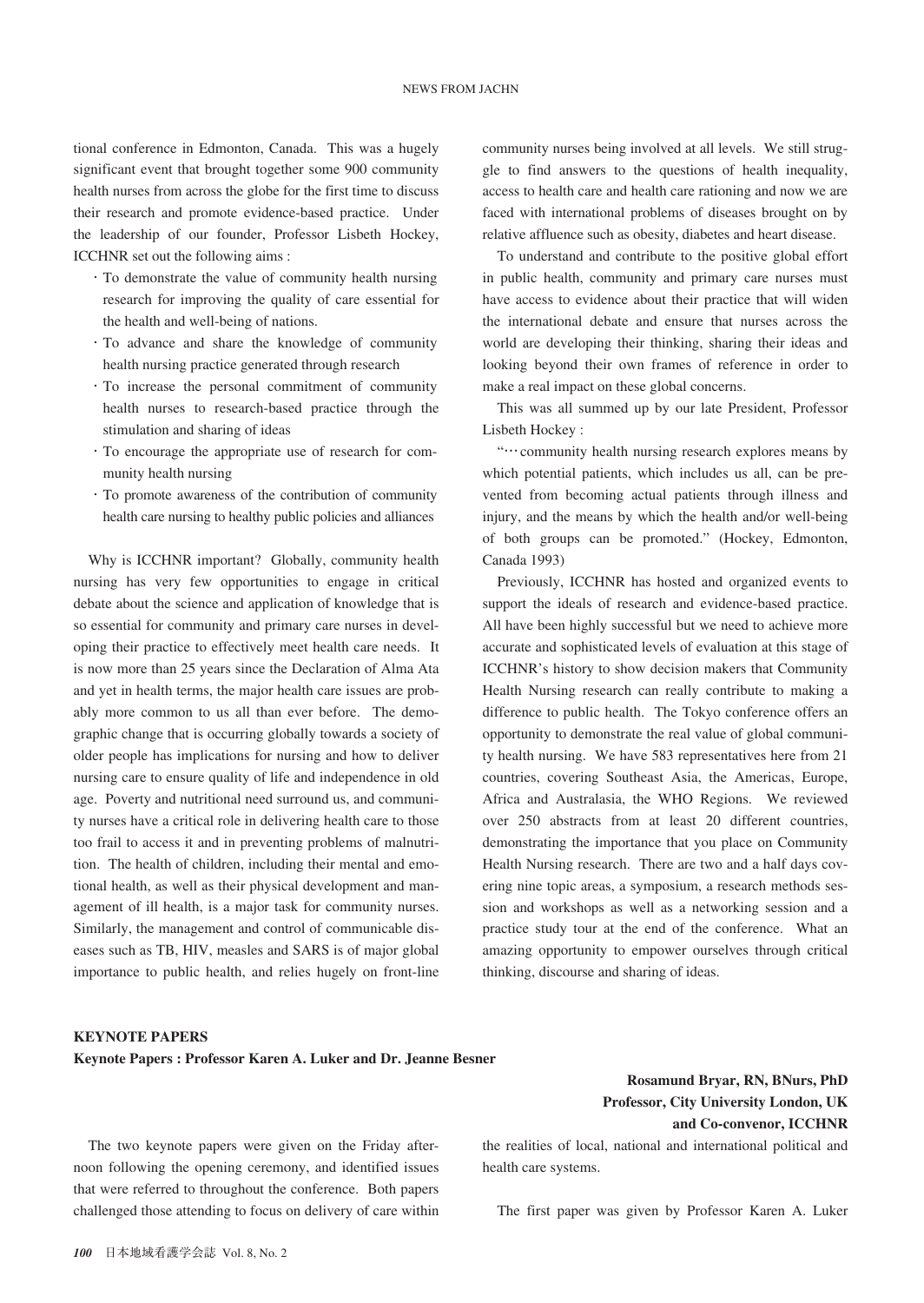who holds the Queen's Nursing Institute Chair in Community Nursing at the University of Manchester, Manchester, UK where she is also Head of the School of Nursing, Midwifery and Social Work. The title of her paper was 'Challenges for Home Care Nurses in Providing Quality Care.' In the paper Professor Luker used palliative care to demonstrate how home care nurses are enabled to provide good quality home care and difficulties they face in providing such care. In her first words Professor Luker acknowledged the contribution to her paper of a group of researchers who have been working with her for some time on a research program concerning chronic disease management, lay participation in health care decisions and evaluation of new services. This acknowledgement illustrated one of her key points : the need for community nursing research to move from a position where the majority of such research is undertaken as one-off, standalone studies to a programmatic approach, each study to be undertaken by a team building a thematic research program. It was evident that the conference participants took this message to heart and there was considerable discussion and demonstration of programmatic research by those attending.

A number of issues, which were shared across many parts of the world and challenging quality of care, were identified in the paper. The first was the increase in the old and very old populations in many countries with the consequent increase in need for community-based services, which led to the second issue : rising health care costs. Professor Luker discussed skill-mix and partnership working with other agencies as a response to the increased demand and challenges this then places on home care nurses to ensure quality of care provided by other team members. In these situations, drawing on research by her team, she referred to changes that skill-mix brought to the relationship between the home care nurse and the patient. The home care nurse, as a case manager, may co-ordinate the care but her 'personal knowing' of the patient is much reduced, as her role in direct care-giving is less. Drawing on research evidence Professor Luker described the elements of high quality palliative care and the main finding that high quality care was dependent on the quality of the relationship between caregiver, the patient and the family. This provides added weight to the need for caution in introducing new service models that may distance the most experienced and highly qualified home care nurses from direct patient care.

The second paper was given by Dr. Jeanne Besner who is the Director, Research Initiatives in Nursing and Health, Calgary Health Region, Alberta, Canada and holds appointments as Adjunct Professor with the Faculties of Nursing at the University of Calgary and University of Alberta. The title of the paper given by Dr. Besner was 'Optimizing Nursing Scope of Practice Within a Primary Health Care Context.' In her paper Dr. Besner considered two main areas : a) the external forces influencing nursing and b) the need for an accountability framework for community nurses to enable the demonstration of the relationship between nursing actions, health needs and health outcomes. She emphasized the importance of the need to be able to identify the nursing contribution, which may of course be achieved through research as well as other activities, to ensure the accountability of nurses for their practice.

Dr. Besner began her presentation with an overview of both the pressures and opportunities in health care systems throughout the world. She emphasized the opportunities that new developments and new roles provide for community nurses, for example, introduction of new health care technologies and prescribing rights. She then provided an overview of primary health care and an opportune reminder to all the conference participants of the challenge laid down to nurses by Dr. Mahler when he was Director General of WHO : 'If the millions of nurses in a thousand different places articulate the same ideas and convictions about primary health care, and come together as one force, then they could act as a powerhouse for change' (Mahler, 1985). This challenge embraces community nurse researchers, and the debate, presentations, and networking, etc. that took place during the conference can be seen as a response and contribution to this challenge.

Assessment of health needs and articulation of the contribution of different practitioners to meeting health care needs were then considered in the second half of the paper and these were themes that were very evident in papers, posters and the research symposium. It was clear from her paper that community nursing researchers have a significant role in helping practitioners to articulate their underpinning beliefs, values and theories of practice and in helping service organizations better demonstrate the contribution of nursing to individual, family and community health care.

Both papers provided a great deal of food for thought and set the tone of the conference in which researchers, practitioners, educationalists and managers examined and debated the 'new challenges and innovations in community health nursing.'

### **Reference**

Mahler H. 1985. "Nurses lead the way." *New Zealand Nursing Journal* October : 10-11.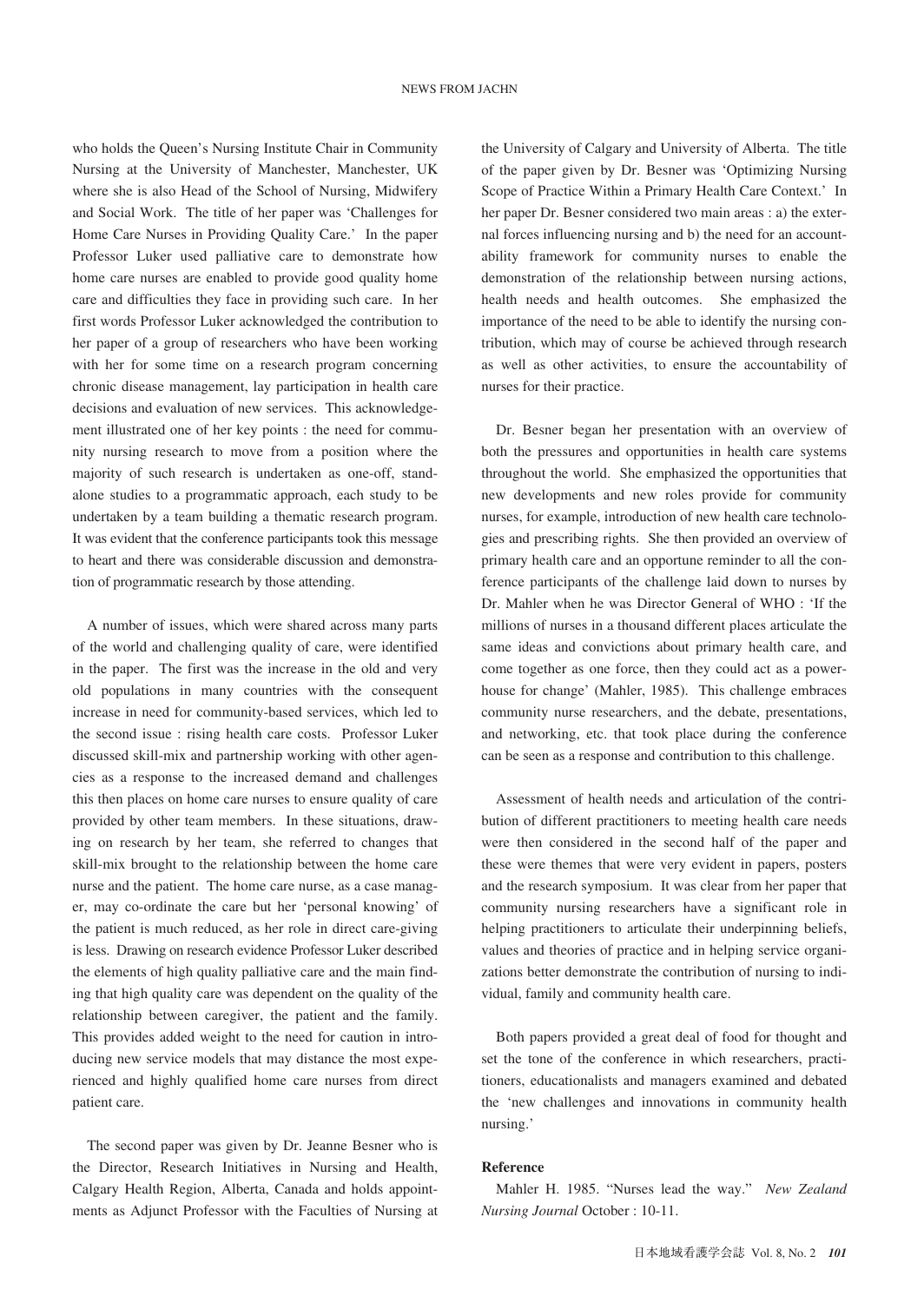### **SYMPOSIUM**

The symposium was on "Evidence-Based Practice (EBP) in Community Health Nursing." The coordinators were Dr. Rosamund Bryar, Prof. City University London, UK and Dr. Keiko Kono, Prof. Teikyo Heisei University, Japan.

Four eminent community health nursing researchers were invited from various parts of the world as the symposists.

Dr. Jean McIntosh, Prof. Glasgow Caledonian University, Scotland, UK, discussed "The Evidence Base for Individual Patient and Client Assessment." She showed six key elements in assessment : role of the nurse-patient/client relationship, taking account of patient/client preferences, impact of environment, significance of family structure and roles, too many questions may be intrusive, and theories to support assessment. She then gave three professional influences on assessment : support for a broad-based and patient/client-centered approach, codifying elements in a framework and emphasis on detailed documentation. She also referred to policy and organizational influences on assessment. After those presentations she looked at the evidence on two assessment models : the structured questionnaire approach and the conversational approach. Lastly, she described her conclusions and challenges : there are positive and negative aspects of both models, little or no evidence of links between assessment and outcomes, patient/client focused assessment should be a priority for students and practitioners and the need for more research on both models.

Dr. Sheila Shaibu, a lecturer, University of Botswana, Botswana, addressed "Implementing EBP in Community Health Nursing : Issues and Recommendations." She defined evidence-based care and discussed examples of EBP already in place using primary health care as a framework of the health care delivery system. Dr. Shaibu gave many recommendations such as bridging the digital divide between the developed and developing countries, developing continuing education on the use of the evidence base in decision-making,

#### **WORKSHOP**

Four workshops were held in the session.

Dr. Fiona Ross, Centre for Research in Primary and Community Care, UK, and her co-facilitators offered, "Next generation Perspective on School Health Nursing―Developing the evidence base : research for the future of school nursing―"

Dr. Moon-Hee Jung, Hanyang Univ. Korea, facilitated "Occupational Health Nursing in the Future in Korea."

# **Keiko Kono, RN, PHN**

### **Professor, Teikyo Heisei University, Japan**

reviewing clinical guidelines and protocols against existing evidence, engaging in collaborative research under international leadership, documenting evidence from expert informants, communicating evidence acquired to create public support and awareness.

Dr. Diana T.F. Lee, Prof. The Chinese University of Hong Kong, focused on "Application and Maintenance of EBP in Community Health Nursing." She provided a critical analysis and an applied research model to facilitate the use of EBP in community health nursing. She concluded her presentation by saying that EBP is a basis for decisions about practice dilemma but there is a mismatch between the realistic models of practice and those implied in the dominant research strategies. Therefore, an applied research model is important and should be employed.

Dr. Katsuko Kanagawa, President and Prof. Ishikawa Prefectural Nursing University, discussed "Community-Based Nursing Care for the Prevention of Dementia in Elderly Residents in Japan," considering four subjects : the evolution of the aged population in Japan, the health and welfare care system for old adult's health in Japan, the actual Community Health Nursing activities for old people for prevention of dementia in a community, and her thought on how community-based nursing activities should be developed for preventing dementia of the aged. Through the presentation she gave some ideas and suggestions as to how the use of evidence in practice might connect to better practice, and how useful practical application of research is in good practice.

Following the four presentations many participants contributed to discussions concerning the issues raised in the presentations, and we could get a lot of ideas and suggestions as to how EBP might be enhanced through research ; how evidence might be best implemented in practice, and how the use of evidence in practice might be evaluated.

#### **Yuko Bessho, RN, PhD**

# Lene Holländer, Scandinavian Home Care, Denmark facili-**Professor, Kanagawa University of Human Services, Japan**

tated on the theme, "Do we "kill" the elderly with care ?" Dr. Yukiko Anzai, Miyagi Univ. Japan, facilitated on "Developing Terminology for Public Health Nursing Practice : Clarifying the Meaning of Public Health Nursing Activities".

More than fifty persons participated in most of the workshops. They actively contributed and shared discussion. The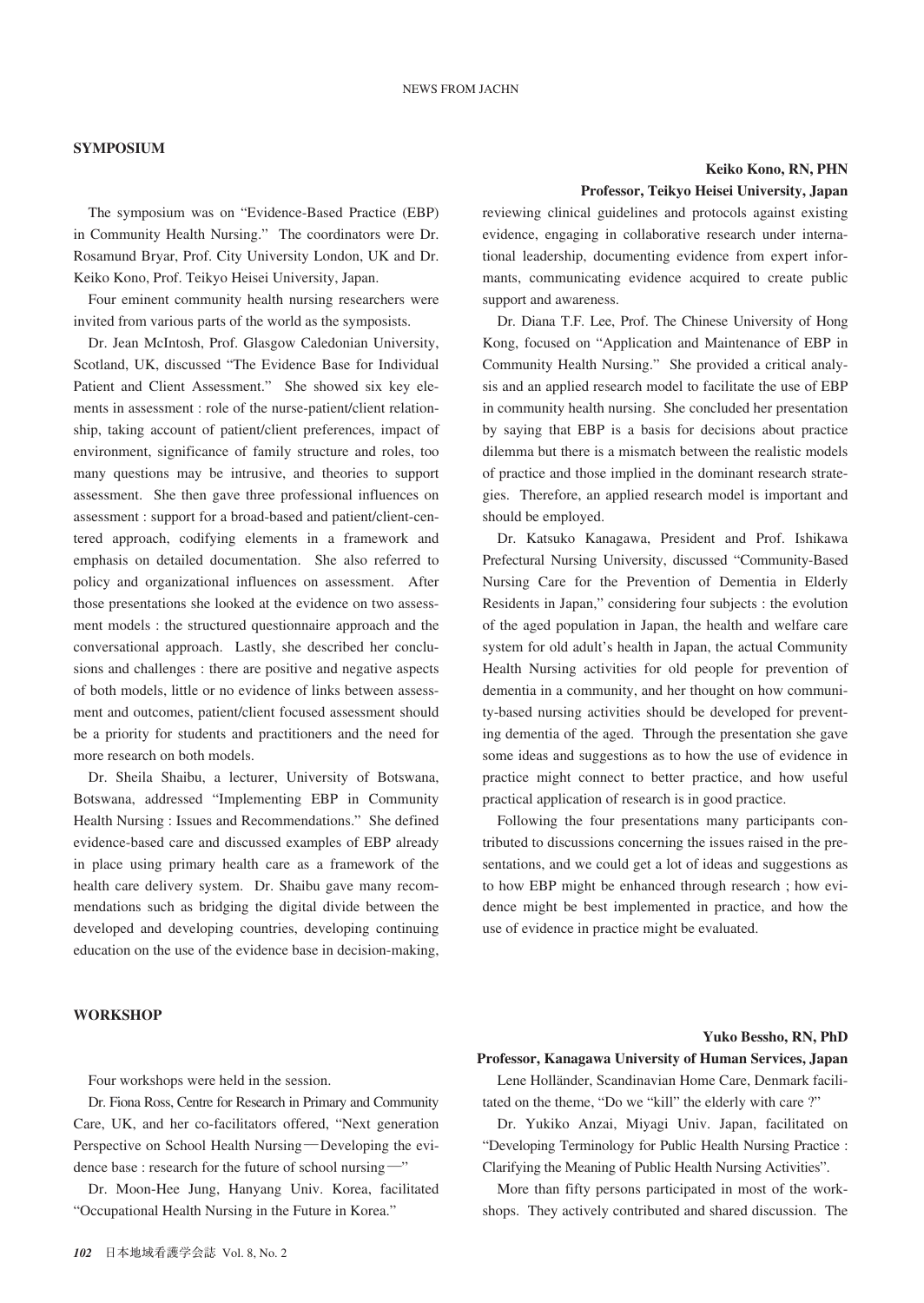evaluation of the participants and the assigned members of the committee were high, being "good" to "excellent." The time spared for a workshop was 45 minutes in the conference. It would be needed to be longer for the next conference to lead the workshop even more fruitful.

We felt very sorry that the workshop on "Community Health Needs Assessment" by Prof. Elizabeth Anderson, Univ. of Texas, US, was cancelled because of the hurricane attack on the Gulf Coast.

### **FROM A WORKSHOP : DO WE "KILL" THE ELDERLY WITH CARE?**

In Japan, the elderly often stay in hospital for very long periods of time. The number of rehabilitation staff and teamwork with the care staff in hospital wards are often limited. Life in a hospital will therefore often make elderly people reduce their functional ability, and increase their dependency.

In order to restore the *autonomy and dignity* of the elderly, and the possible gains of increasing the use of *teamwork*, *rehabilitation* and *home care* some of the following questions could be addressed :

- ・Do we know what the hospitalized elderly patients in Japan expect?
- ・Do they have goals for the future that we tend to overlook?
- ・What are the goals of the care preformed by staff for the individual elderly?

Could the Danish experience of elderly care be of use in Japan? We had very long hospital stays in Denmark 20 years ago. But the average length of a hospital stay in Denmark is now five days through focus on rehabilitation, teamwork across all professional groups and teamwork between the hospital sector and 24-hour homecare services in all Danish towns.

Obviously, a solution can not simply be copied from one country to another, but inspiration and ideas could prove useful in the development of elderly care in Japan.

In Japan, a basic current conflict seems to be, on the one hand, the autonomy of the elderly and their ability to make their own decisions and express problems and goals, and on the other hand, the routines, procedures and limited teamwork between the care and other hospital staff.

At a local hospital in Kagawa an experiment has been carried out with the aim of improving the dignity, autonomy and functional ability of the elderly. The experiment showed that it is important for staff ―among others― to focus on :

- ・Personal goals of the elderly, their quality of life and functional ability
- ・24-hour care and rehabilitation plans for the individual older person
- ・Teamwork among all professional groups
- ・Efficient meetings and less paperwork
- ・Reduced use of medication and incontinence pads
- ・Focus on maintaining acquired skills after discharge

from hospital

・A new role for homecare nurses

In the workshop at the conference of the Japan Academy of Community Health Nursing held in Tokyo on October 2nd 2005, we discussed what we could learn from the Danish experiences and the Kagawa experiment about the care for the elderly in Japan.

**Lene Holländer, RN., MNSc, Denmark**

Is it possible to improve the quality of life for the elderly as well as the professional life of nurses through focusing on rehabilitation, teamwork and shortening hospital stays?

### **Among the key points discussed were** :

- ・Making the elderly captains of their own lives.
- ・Establishing coherence between the treatment of medical problems, the solution of social and care needs, and the improvement of functional abilities.
- ・Making the elderly keep up their dignity and autonomy while reaching their personal goals such as being able to improve walking, being able to go to the toilet, dress and have a bath by themselves, and getting ready for discharge from hospital.
- ・Reducing medication costs and unnecessary care procedures regarding vital signs, etc.
- ・Focusing on dietary issues ―increasing the weight and energy level of the elderly.
- ・Heightening job satisfaction through much closer teamwork among doctors, OTs, PTs and other professional groups.

It was agreed at the workshop that the care of the elderly in Japan needs some improvement and that nurses must play a bigger role in achieving these goals. Rehabilitation is also a part of the nursing role and nurses need to take more responsibility for the basic care of the elderly instead of mainly leaving it up to the care workers. In fact all professional groups need a wider focus on the self-fulfilment of older people instead of just looking at their disability and care needs. Almost all the elderly have some ability which can be the starting point of the rehabilitation process with older people in the "drivers seat." Nurses also need to make the future of older people something to look forward to without fear.

The experiment in the Kagawa area based on the Danish ideas is now progressing into new territories with focus on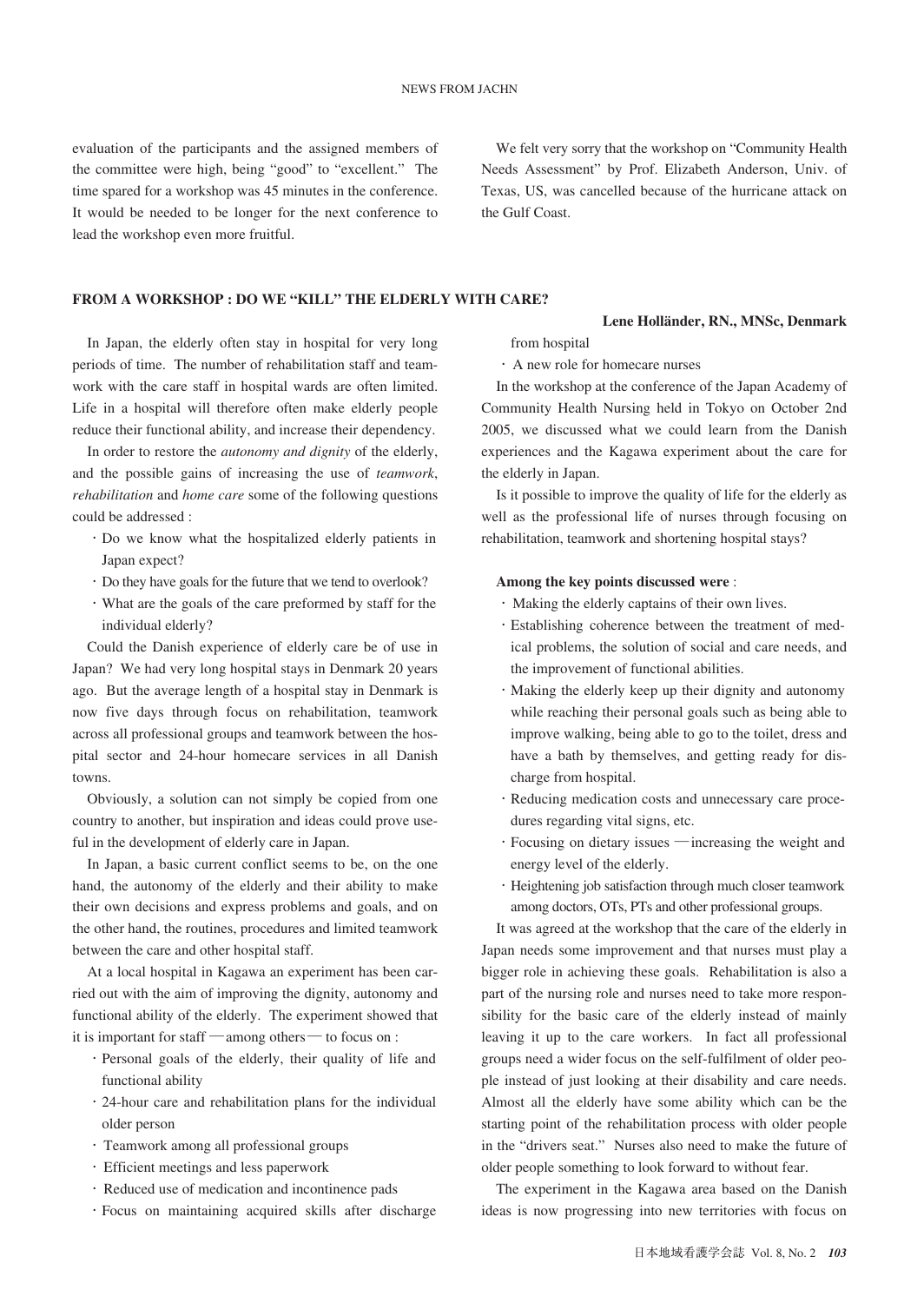*increasing teamwork with emergency hospitals in the local area*.

Further, a particular emphasis is placed on *preventive home-care nurse visits to both the independent and dependent older people* to support their healthy and long independent happy lives. Finally, *town meetings* are to be organized from next year to increase the pressure on the town for support of the older people, disabled and family-caregivers. Those attending will be given a chance to have an open dialogue with the town politicians.

### **CONGRATULATIONS ON THE 3RD ICCHNR !**

## **Shirley Stinson, RN, PHN, PhD Professor, University of Alberta, Canada and Co-Chair in the planning and conduct of the First ICCHNR held in Edmonton, Canada in 1993**

The 3rd International Conference on Community Health Nursing Research (ICCHNR) recently held in Tokyo was a wonderful success. The *Proceedings* of the ICCHNR conferences will continue to be a great resource and legacy in the development and communication of community health nursing practice, education and management research.

#### **Similarities and Differences**

Comparing the 3rd ICCHNR with the 1st one that was held in Edmonton, Canada in 1993, there are many similarities. For example, the ultimate aims of both conferences were to improve community health nursing practice through research, and to promote international networking of community health nurses. There were wide-ranging contents at both conferences. Both included emphases on primary health care and evaluation research, but in the 2005 conference, extensive attention was given to research on evidence-based practice. To improve the recognition and visibility of CHN research, budgetary provision was made at the 1993 conference for 1,000 additional copies of the *First ICCHNR Proceedings* to be published and distributed nationally and internationally on a complimentary basis. Distribution targets included over 110 member national nursing associations of the International Council of Nurses.

The leadership in the instigation and planning of the 1st ICCHNR was primarily rooted in the ideas and initiatives of Alberta *field* nurses in community health. In contrast the leadership and planning of the 3rd ICCHNR was *international in its composition*, *primarily involving nurse academics* : Professors Sally Kendall and Rosamund Bryar of the UKbased ICCHNR organization (which is focused on the ongoing development of international CHN research conferences) ; Chairperson Professors Setsu Shimanouchi and Katsuko Kanagawa of Japan ; and Professor Michiko Konishi, President of the Japan Academy of Community Health Nursing. Another difference in the two conferences was the number of attendants ; the 1st ICCHNR was attended by 900 from 40 countries, while the 3rd by 575 from 22 countries. The ratio of foreign attendants to local ones was similar : 28% of the 1st

conference attendants were from outside of Canada, and 31% of the 3rd conference attendants ―were from outside of Japan.

Both the 1st and 3rd planning committees utilized graduate nursing students within respective ICCHNR volunteer groups. It provided a great opportunity for those students to benefit from the CHN research substance, international images and international interchange. But the opportunities provided for international interchange through the concurrent sessions, workshops and symposia at the 3rd ICCHNR were even greater than those provided at the 1993 conference. Also, translation services were more extensive at the 3rd conference, English-Japanese translators being present at all sessions, whereas English-French (Canada's two official languages) translators were present primarily at the eight plenary keynote presentations at the 1st ICCHNR. It should also be noted here that the outstanding contributions of Dr. Lisbeth Hockey of Scotland were significantly recognized at both the 1st and 3rd ICCHNRs. Known as "the world's greatest nurse researcher," Dr Hockey (1917― 2004) had given a brilliant keynote address at the 1st ICCHNR, which was a description and analysis of the 457 Abstracts presented. She was given special recognition in the opening ceremony of the 3rd ICCHNR for her outstanding contributions to CHN research and to the ongoing development of ICCHNRs.

### **Future Developments**

Two key developments were announced at the 3rd ICCH-NR in Tokyo : the appointment of Professor Jean McIntosh, Glasgow Caledonian University in Scotland, as president of the UK-based ICCHNR organization ; and the news that the 4th ICCHNR will be held in Adelaide, Australia, in spring of 2009, hosted by the Royal District Nursing Service of South Australia. It will be interesting to see what international linkages will emerge from the 3rd ICCHNR, and how developments in community health nursing practice, education and research will be linked to the substance of the research reported in the *Proceedings* and from the professional and personal enrichments of the 3rd ICCHNR held in Japan.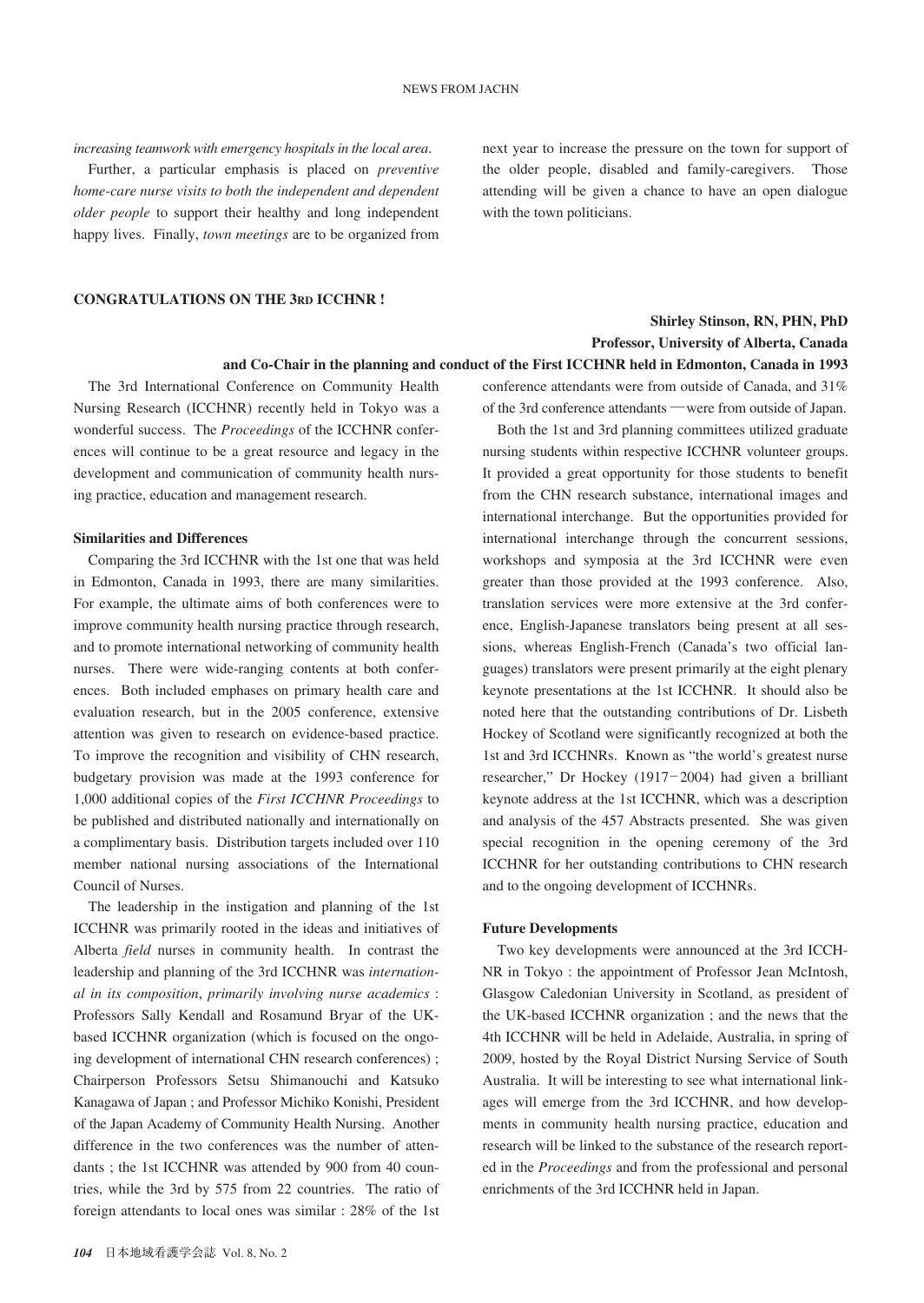### **IMPRESSIONS OF THE ICCHNR CONFERENCE HELD IN TOKYO IN 2005**

### **Chungnam Kim, RN, Dr. P.H.,**

## **Professor, College of Nursing, Keimyung University, South Korea**

The 3rd ICCHNR conference held in Tokyo in 2005 was a challenging, innovative, well-organized and smoothly-implemented conference. We experienced various global ideas which gave us eye-opening perspectives. Now, we have to share global ideas with our local community health nursing researchers, educators and practitioners as much as possible.

If you allow me, I have 3 suggestions to share with you.

- 1. Oral presentation and poster presentation were scheduled together. If those were scheduled separately, participants could have more chances to join.
- 2. Booth exhibitions were limited. If there were more booth exhibitions, we could grasp and share more practical ideas to bring back home. At the first ICCHNR conference in Edmonton, Canada (1993) there were wide variety of booth exhibitions ; I picked up brochure on a parish nursing project from the "parish nursing" booth of USA. The first "Parish nursing project" was then started in Korea.
- 3. For more various members to be able to participate, including from neighborhood countries, earlier and wider announcements would be necessary and helpful.

#### **IMPRESSIONS OF THE ICCHNR CONFERENCE HELD IN TOKYO IN 2005**

## **Jean McIntosh, RGN, BSc, PhD, OBE, FRCN Professor, Glasgow Caledonian University, Scotland, UK President of ICCHNR**

It gives me great pleasure as the second President of ICCHNR to send warm greetings to the members of JACHN and to share with you my impressions of the ICCHNR conference held in Tokyo. First and foremost, I would like to acknowledge the hard work and efficient organisation provided by the Secretariat and by JACHN. Their contribution was without doubt one of the main reasons for the enormous success of the conference. I would also like to say that I personally found your Japanese colleagues to be wonderful hosts and everyone I spoke to remarked on their warmth, kindness and helpfulness. Not only that but the efforts made by all of the Japanese presenters to deliver papers in a second language was impressive. This of course also applies to many presenters from other countries.

The conference was attended by over 570 people and this provided a rich opportunity for hearing about community health nursing challenges and innovations around the world. The conference was launched with a stimulating Chairperson's address by Professor Setsu Shimanouchi. She set the scene for the conference, emphasising the key role that community nurses play in home care, reminding us that we must continue with our efforts to identify and apply evidence to ensure quality care. This was followed by an insightful keynote paper from Professor Karen Luker who illustrated the importance of quality of care through the medium of a study in the field of palliative care. The conference proceeded with a total of 128 short papers, 140 poster presentations, 4 sessions on research design and methods, 5 sessions on networking opportunities and 5 workshops. The conference ended with a symposium consisting of 4 papers that focused on evidence-based practice.

It is impossible to do justice to this amount and range of

research. However it is worth noting that many of the concerns and challenges that confront community health nurses around the world are similar. Many speakers referred to the impact on Community Health Nursing of an ageing population, inequities in health provision, government requirements to contain expenditure, the changes in care resulting from the use of complex technology, the need to adopt new roles in response to changing boundaries within the health and social care workforce and the emphasis on health promotion. The need for sound research to support practice is therefore of crucial importance and it was gratifying to hear that so many nurse academics and practitioners are addressing these issues in their research work. The presentations overall demonstrated community health nurse researchers' capacity to manage ambitious studies, tackle complex issues at nurse-patient, service delivery and organisational levels, and use a wide range of research methods. There was also an encouraging focus on consumer or user involvement in research and evidence of strong partnerships between researchers and their health practitioner colleagues. Altogether my personal feeling was a sense that community nurse researchers are alert to the major health issues that confront both developing and developed countries and that they are applying their skills to these with intelligence and energy.

In summary, ICCHNR 2005 demonstrated the value and essential contribution that researchers can make to patient care. I am sure I speak for all delegates when I say that we hope to see many Japanese community health nurse researchers join us again at the next conference scheduled for 2009 in Adelaide, Australia. Best wishes to all readers of this newsletter.